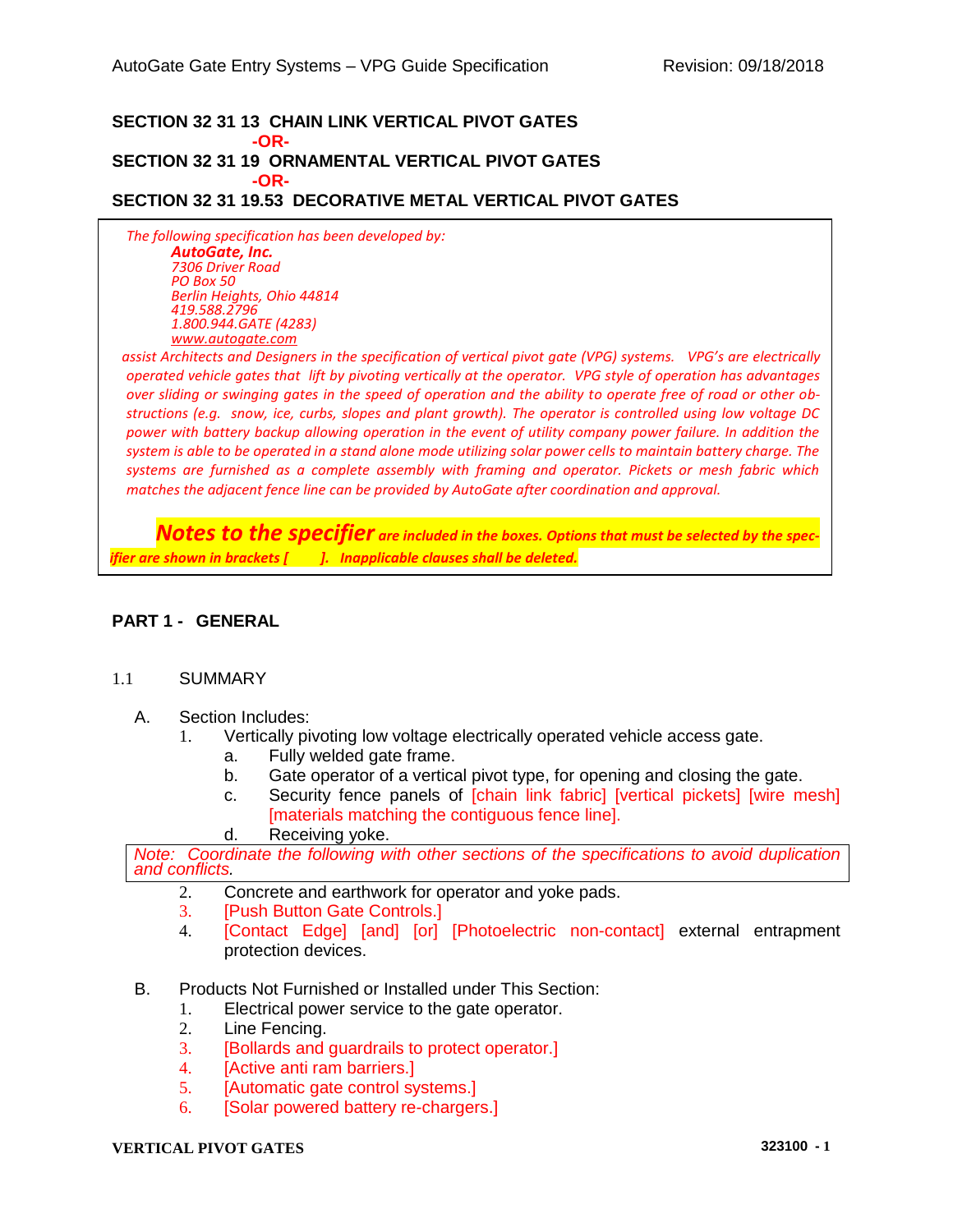- 1.2 RELATED SECTIONS
	- A. Section [  $\Box$ ] Line fencing.
	- B. Section [ ] Earthwork for Foundations.
	- C. Section [ ] Cast-In-Place Concrete.
	- D. Section [  $\blacksquare$  ] Electrical power and distribution.

# 1.3 PERFORMANCE REQUIREMENTS

- A. Gate Dimensions [ Each]:
	- 1. Width  $[Ex: 22 \text{ feet}]$   $[\_$  [eet] [As indicated on sheet / drawing  $\#$  [10].
	- 2. Height Operator Pad surface to top of gate [Ex:6 feet, 8 feet] [ \_\_\_\_\_\_ feet]. [As indicated  $\qquad$  ]
- B. Structural Performance: Engineer, fabricate, and install gate systems to withstand gate dead loads and wind live loads of 75 mph.

*Note: If there are questions concerning wind loading and wind bracing during design phases, contact AutoGate for recommended details and loading for special gate designs and sizes. 75 MPH is AutoGate's wind loading for standard style and sized gates.*

*For gates that require Wind Ratings in excess of the standard AutoGate cable wind bracing, specify Masted Wind Bracing in PART 2. The design certification meets or exceeds the International Building Code (IBC) Section 1609.6 Simplified Wind Load Method for 90 MPH wind loading and the 150 MPH hurricane wind loading when used in accordance with the manufacturer's specifications for installation and operation.*

### 1.4 SUBMITTALS

- A. Product Data: Submit sufficient manufacturer's data to indicate compliance with these specifications. Mark data to indicate:
	- 1. Details of material and construction.
	- 2. Recommended installation requirements to properly accommodate the proposed Gate and accessories.
- B. Shop Drawings: Submit shop drawings for fabrication and installation of ornamental metal work. Include plans, elevations and detail sections. Indicate materials, methods, finishes and types of joinery, fasteners, anchorages and accessory items. Provide setting diagrams and templates for anchorages, sleeves, and bolts installed by others. Shop drawings to be field verified by installer.

### 1.5 REFERENCES

- A. Comply with applicable (Federal/State/Local) code and project standards. Comply with requirements of Authorities Having Jurisdiction (AHJ) in Project location.
	- 1. Standards: Comply and adhere to current Operation Control Systems and Gate Panel Construction Standards outlined in a., b., and c. below.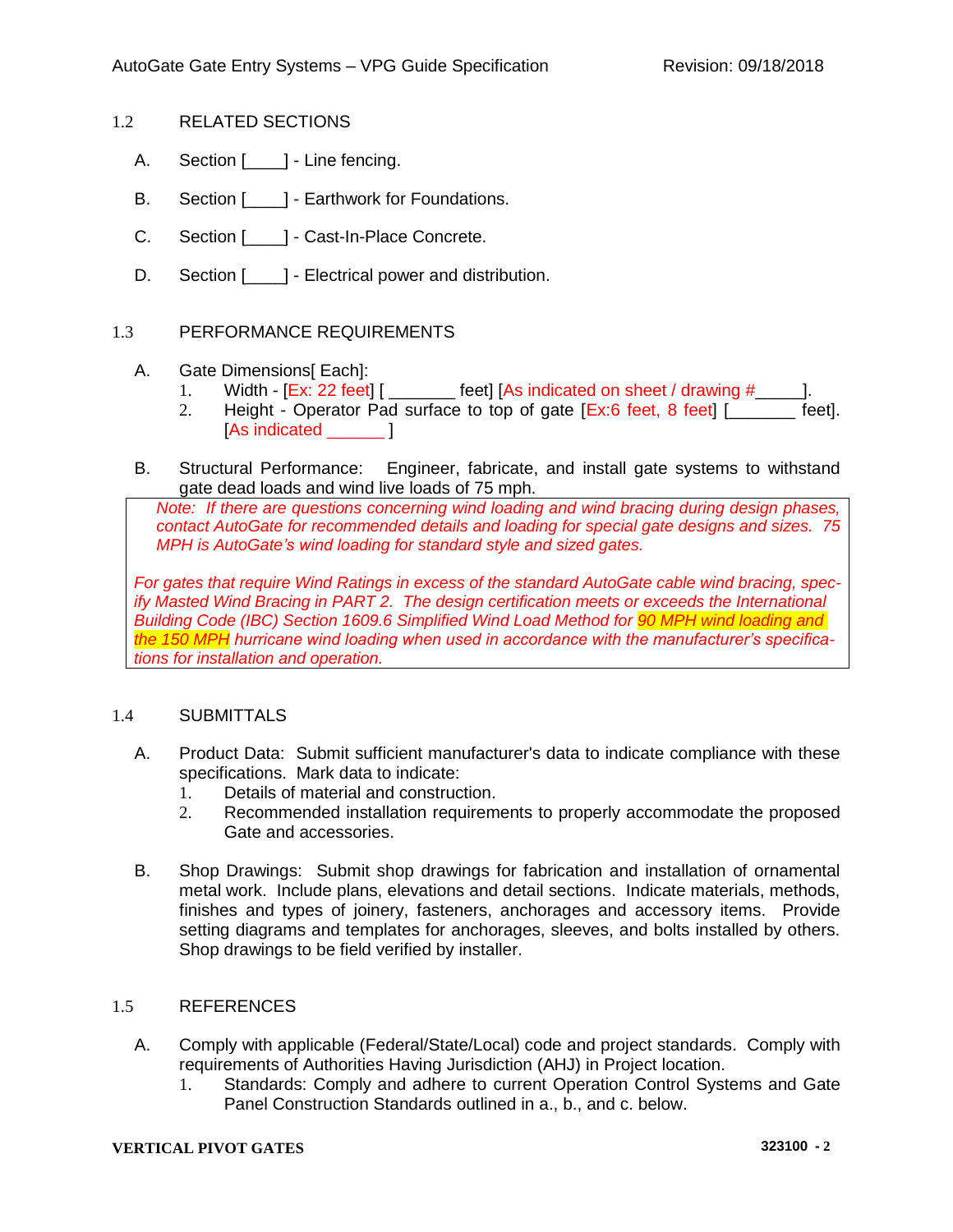- a. UL 325 Standard for Safety for Door, Drapery, Gate, Louver, and Window Operators and Systems.
- b. CAN/CSA-C22.2 No. 247 Operators and Systems of Doors, Gates, Draperies, and Louvers
- c. ASTM F2200 Standard Specification for Automated Vehicular Gate Construction.
- 2. Electrical Components, Devices, and Accessories: NFPA 70, Article 100.

*Note: Include the following for Chain Link Fences or include other infill panels fence standards as applicable*

- B. Chain link Fencing Standards:
	- 1. Fencing and Gates: Chain Link Fence Manufacturer's Institute "Specifications for Fence-Posts, Gates and Accessories". Install in accordance with ASTM F567.

### 1.6 QUALITY ASSURANCE

- A. Gate Operator Manufacturer Qualifications: Minimum three (3) years documented experience producing systems specified in this section. Furnish UL 325 Listing Certification from the Nationally Recognized Testing Laboratory for Gate Operator specified in this section.
- B. Gate Panel Fabricator Qualifications: Minimum three (3) years documented experience in automated gate panel fabrication. Furnish detailed drawing of gate panel construction/fabrications that is in compliance with ASTM F2200.
- C. Installer Qualifications: An experienced installer who has completed fences and gates similar in material, design, and extent to those indicated for this Project and whose work has resulted in construction with a record of successful in-service performance as well as compliance with section 1.5 A. 1. previously outlined.

# 1.7 DELIVERY, STORAGE AND HANDLING

A. Store components to avoid damage from moisture, abrasion, and other construction activities. Carefully store materials off the ground to provide proper protection against oxidation caused by ground contact.

# 1.8 PROJECT CONDITIONS

- A. Field Measurements and Verification: Installer shall measure, verify and generate dimensions where Gate and Operator are to be located. Indicate specific location of gate with regard to existing roadways, proposed roadways, curb locations, grade changes and elevations. Indicate specific location of Gate Operator and its respective concrete foundation; include surrounding landscaping, fencing, buildings and other fixed stationary objects near the gate operator and gate panel in both open and closed positions.
- 1.9 COORDINATION AND SEQUENCING

#### **VERTICAL PIVOT GATES 323100 - 3**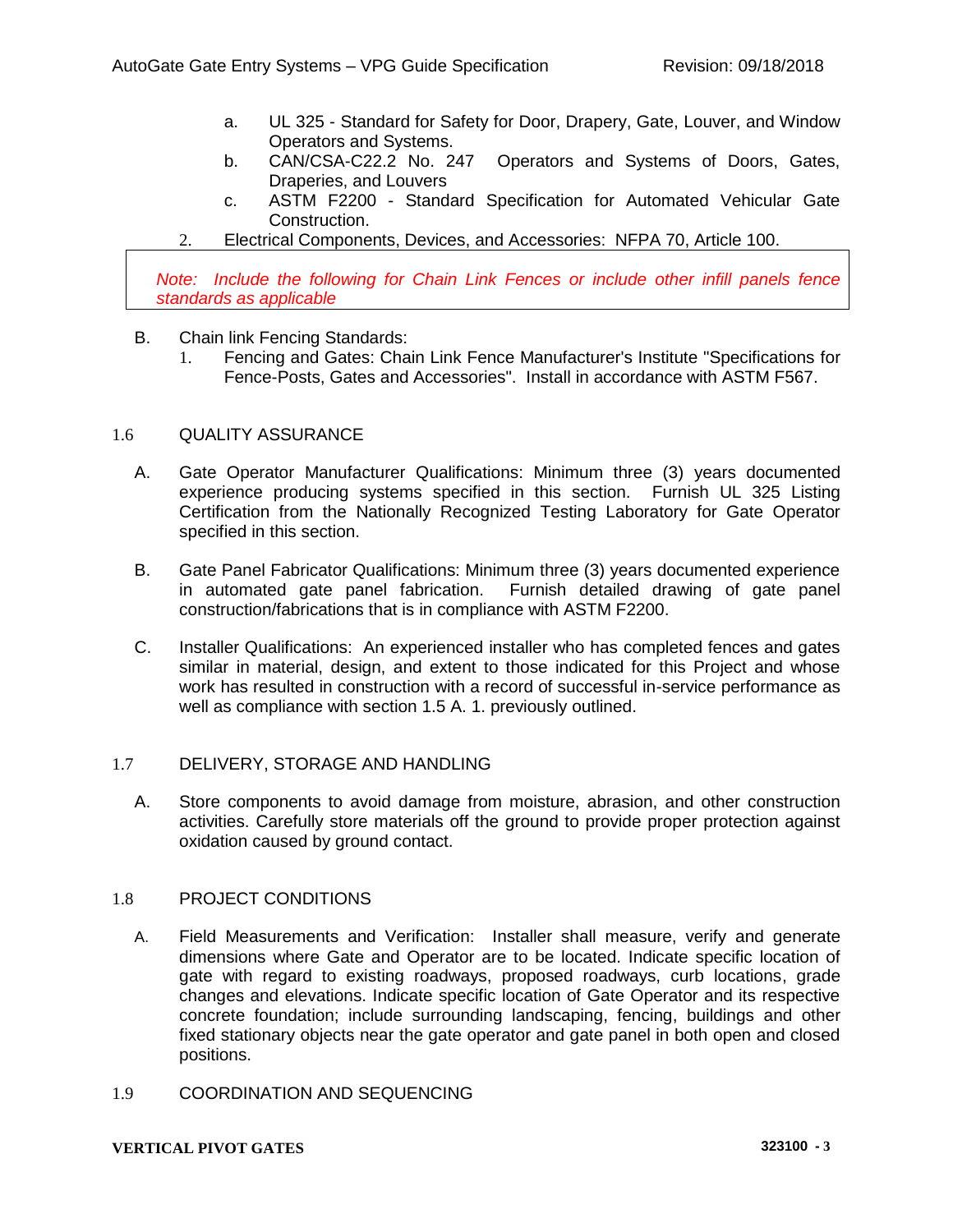- A. Coordinate gate installation with line fencing and paving. Gate and Operator can be installed independent of paving providing that the Operator concrete foundation is in place, including electrical control conduits. Upon completion of installation place the Gate in an open position and maintain vertically clear of traffic and surrounding fence line installation.
- B. Operators are designed for 120 volt 20 amp primary service and 24 Volt DC battery back-up (recommended two (2) Group 24, sealed 12V, Marine Starting batteries to be field supplied and installed). Installer is to coordinate electrical service with electrical design and electrical trades. Service connection is supplied via underground conduit and recommended to include a GFCI circuit breaker (subject to code or project specifications). Connection is made into a 4" x 4" handy box inside the Operator. Within the box wire GFCI Duplex Receptacle "HOT" off of the main breaker. Receptacle may be used for loads under 20 Amps such as hand tools and the like.

# 1.10 WARRANTY

- A. Standard Warranty: Provide manufacturer's standard three (3) year warranty against defective materials and workmanship after Date of Substantial Completion. Any materials, parts, components, or attachments not manufactured by AutoGate are covered by the applicable manufacturer's warranty.
- B. [Optional if desired by owner, delete if not desired] Two Year Extended Warranty: Provide an two year extended manufacturer's warranty for the entire warranty period covering defective materials and workmanship for the following additional extended period beyond the standard three year warranty.

# **PART 2 - PRODUCTS**

# 2.1 ACCEPTABLE MANUFACTURER

A. Acceptable Products: **AutoGate, Inc.** Berlin Heights, Ohio. **Model VPG2490 Vertical Pivot Gate System**.

*Note: AutoGate offers custom gate configurations as required to meet any fence line design and picket style. If not indicated on the drawings, or as an option, select from the following standard AutoGate styles and delete those not desired. Refer to AutoGate website or literature for design details.*

- 1. Cornhusker 100 post and rail.
- 1. Barracuda 200 Barrier.
- 1. Chain Link 300 mesh and diagonal bracing.
- 1. Catawba 400 vertical picket's with concave/convex sloped rail.
- 1. Buckeye 500 vertical picket's center welded to gate frame.
- 1. Congress 600 vertical picket's with convex top rail.
- 1. Saratoga 700 vertical spear picket's through ornamental top rail.
- 1. Prestigious 800 vertical spear picket through double convex top rail.
- 1. Ohioan 900 vertical spear picket and double top rail.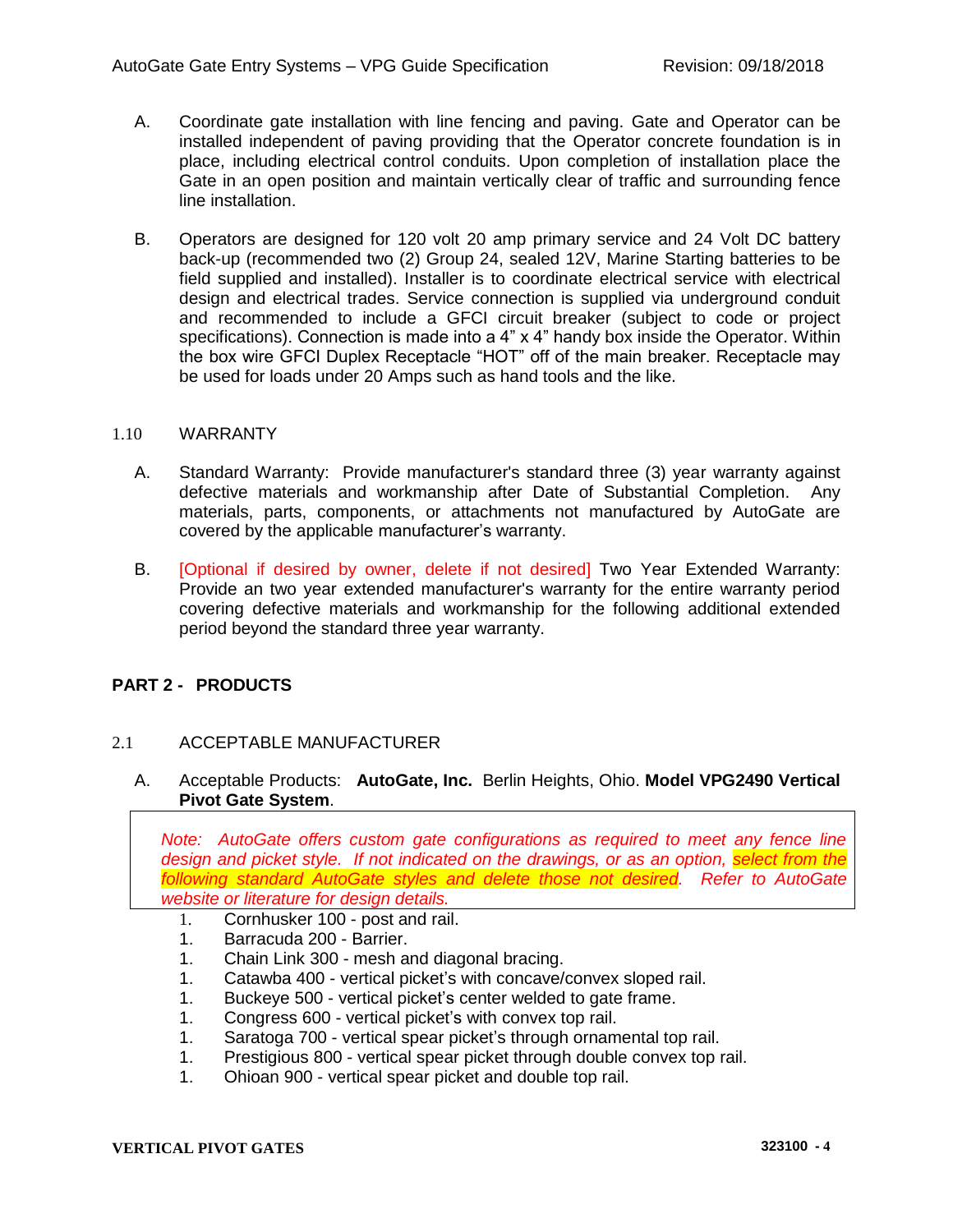B. Requests for substitutions will be considered in accordance with provisions of [the contract and bid conditions] [Section [\_\_\_\_\_\_\_\_] of Division 01].

# 2.2 GATE CONSTRUCTION

- A. Materials:
	- 1. Aluminum Assembly Framing:
		- a. Plate, Shapes and Bar: ASTM B221, alloy 6061-T6 or 6063-T6.
		- b. Extrusions: Alloy and temper 6063-T6 except formed elbows shall be 6063-T4:
		- c. Round Aluminum Pipe: Standard weight extruded structural aluminum pipe, alloy 6063-T6, mill finish, complying with ASTM B429.
		- d. Provide lock washer or other locking device at all bolted connections.
	- 2. Steel Assembly Framing:
		- a. High strength steel pipe triple coated in accordance with ASTM F1043 Group IC; SS40 as manufactured by Allied Tube & Conduit.
			- 1) External coatings per ASTM F1043 Type B; internal coatings per ASTM F1043 Type D.
			- 2) Post welding treatments: All welded joints to be coated ZRC or equivalent zinc rich coating.
		- b. Steel Tubes: ASTM A500 Cold-Formed Welded Pipe and Structural Tubing Hot-Dipped, Zinc-Coated.
		- c. Steel Shapes plates and bars: ASTM A36.
	- 3. Threaded Fasteners:

a. All exterior screws, bolts, nut and washers shall be 300 Series non-magnetic Stainless steel.

b. Provide lock washers or other locking devices such as deformed thread lock or nylon locking nuts at all bolted connections.

*Note: Include any applicable requirements for fencing material if not included in the line fence specification or simply reference the applicable section of the specifications.*

- 2. Infill panels: Refer to Section .
- B. Fabrication:
	- 1. Fabricate frames of gates from [aluminum] [steel] tubing [Note: steel available up to 20' in length and 8' in height, aluminum available up to 25' in length and 8' in height]. Assemble gate frames by welding at corners. Infill gate frames with panels to match adjacent fence panels.
	- 2. Configuration: Size and space members in compliance with applicable codes and project specifications. All gate framing members shall be unspliced single pipe or tube length.
	- 3. Bracing:
		- a. Provide diagonal welded pipe gate trusses to prevent sag.
		- b. Cable Wind Bracing: Required for gates between 16' or more in length and up to 20' in length. Provide 3/16 aircraft coated cable anchored to the operator and at 2/3 the length of the gate.
		- c. Masted Wind Bracing: Required for gates over 20' or more in length or more than 7' in height, and/or code requirement beyond 75 mph winds.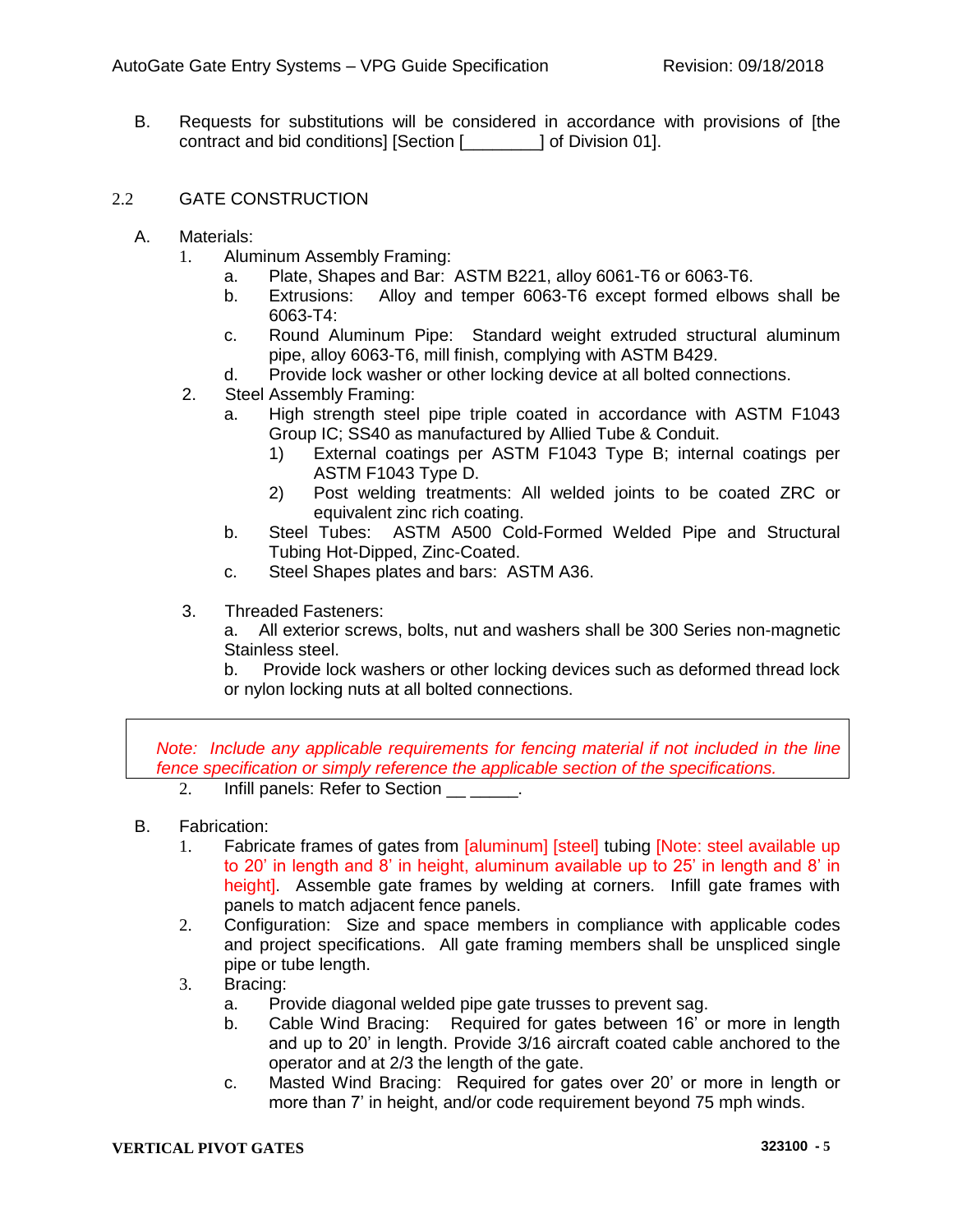- 1) Provide continuous tube elements which attach to the operator and extend a minimum of 2/3 the length of the gate. Wind bracing is also secured to the bottom of the gate with strut plates.
- 4. Fully assemble gate leaves in the manufacturer's shop with no joints splices or bolted sections. Open tube ends or sections are not acceptable.
- 5. Welding: Make exposed joints butt tight, flush, and hairline. Continuously seal joined members by continuous welds.
- C. Fabricated frame and infill fabrics: Epoxy coating, PVC Coating, or unpainted mill finish fabrics to match fence line color.
- D. Barbed wire assemblies: Extend gate post and vertical frame members 12 inches above top of chain-link fabric.
- E. Provide components required for receiving yoke anchorage of gate ends. Fabricate anchors and related components of material and finish matching gate frame.

# 2.3 GATE OPERATORS

- A. Provide gate operator system, including gate operator, field supplied manufacturer recommended batteries, external entrapment B1 type Non-Contact sensing devices [and] [or] external entrapment B2 type Contact Sensing devices.
	- 1. Gate Speed: Fully open to fully closed and fully closed to open not less than 10- 12 seconds.
	- 2. Frequency of Use: Continuous duty.

*Note: In case of power failure battery system using 2 - Group 24, 12 Volt, Marine Starting batteries will operate gates for a minimum of 24 hours. Normal operation occurs when power resumes. Note AutoGate does not provide batteries; batteries are to be supplied by the Subcontractor installing the operator.* 

- 3. Battery Powered Back Up DC Drive System: Operator to run on 24 Volt DC current integral power supply with stand-by battery system with built-in battery maintainer and "over-charge" protection.
	- a. Field supplied: Provide two (2) 12v batteries, complying with gate operator manufacturer's requirements (Group 24, 12 Volt, Sealed Marine Starting).
	- b. Power supply to operator: 120VAC (20 Amp) .
- 4. Gate Operator Enclosure: Fabricate operator enclosure from steel tubing and sheet metal. Continuous seal weld all frames seams with welds ground smooth. Screwed frames are not acceptable.

*Note: All AutoGate operator enclosures are fabricated from galvanealed steel and continuously seal welded prior to finishing to prevent rusting. Standard operator color of Black is powder coated. Shop applied, PPG Sprayed Enamel (if not selecting Black). Exceeded 1000 hrs salt spray test. Standard Gate colors are black, white, gray, brown, & green) Custom colors are available with a provided RAL# or sample supplied.*

- a. Frame: 2" Sq., 11 Ga. (.120) Steel Tubing
- b. Skins: 18 Ga. Galvanneal Sheet
- c. Mounting Pads: 3" wide x 3/8" thick 304 Stainless Steel.
- d. Finish: Standard Operator skins are powder coated Black. Gate panels and optional operator skins colors are finished with AutoGate's spray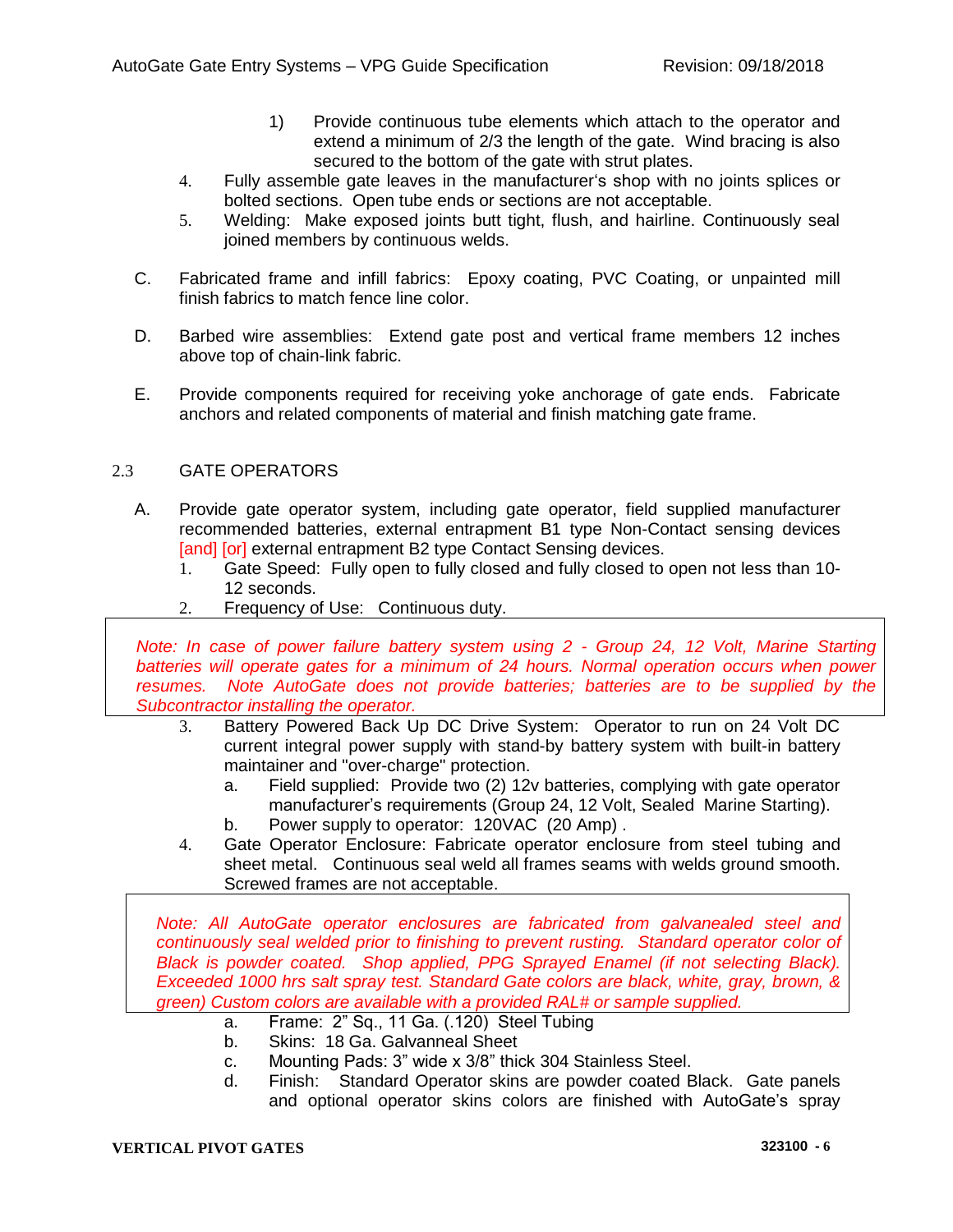application for the color of [Grey] [White] [Brown] [Green] [or Custom color\_\_\_\_\_\_\_\_ RAL# or sample needed for matching].

- 5. Mechanical Gate Operator Drive:
	- a. 24 VDC high torque gear motor and DBL reduction DBL "V" belt design.
	- b. Integral right angle Anti-Back drive and locking preventing falling and/or unauthorized motor operation.
	- c. Hydraulic components of any kind are not acceptable.
- 6. Control Circuitry: Solid state coated AutoGate Genesis® Control Board in electrical enclosure. Sealed gate position sensor ensure weather and moistureproof integrity. (Boards tested to –40º F).
	- a. Internal Operator Factory Wiring: 16 & 18 Ga. single conductor. Copper w/electrolytic copper compression terminals tin-plated for maximum corrosion prevention.
	- b. Accessories. Consult accessory manufacturer for installation and specific wiring instructions.

*Note: Reference appropriate Class in the following paragraph for your project. Delete non-applicable classes. Contact AutoGate should you have questions.*

*Class I RESIDENTIAL VEHICULAR GATE OPERATOR – A vehicular gate operator (or system) intended for use in garages or parking areas associated with a residence of one to four single families.*

*Class II - COMMERCIAL / GENERAL ACCESS VEHICULAR GATE OPERATOR – A vehicular gate operator (or system) intended for use in a commercial location or building such as a multi-family housing unit (five or more single family units), hotel, garages, retail store or other buildings accessible by or servicing the general public.*

*Class III - INDUSTRIAL / LIMITED ACCESS VEHICULAR GATE OPERATOR – A vehicular gate operator (or system) intended for use in an industrial location or building such as a factory or loading dock area or other locations not accessible by or intended to service the general public.*

*Class IV - RESTRICTED ACCESS VEHICULAR GATE OPERATOR – A vehicular gate operator (or system) intended for use in a guarded industrial location or building such as an airport security area or other restricted access locations not servicing the general public, in which unauthorized access is prevented via supervision by security personnel.*

- B. Gate Operator System shall be Listed to UL 325 [Class I] [Class II] [Class III] [Class IV] and the gate panel shall be fabricated in accordance with ASTM F2200.
	- 1. Type A Entrapment Sensing Device Operator shall have inherent gate position and speed sensing system as part of the gate operator system. Type A shall be constructed such that it may not be removed or bypassed.
	- 2. Operator shall have provision for connection of Control System and for connection of [or supplied with] External Entrapment Sensing Device specified herein after.
- C. External Entrapment Sensing Device: Provide the following external entrapment protection devices as appropriate for the specific site conditions to protect against all potential entrapment zones. All entrapment areas/zones must be identified by the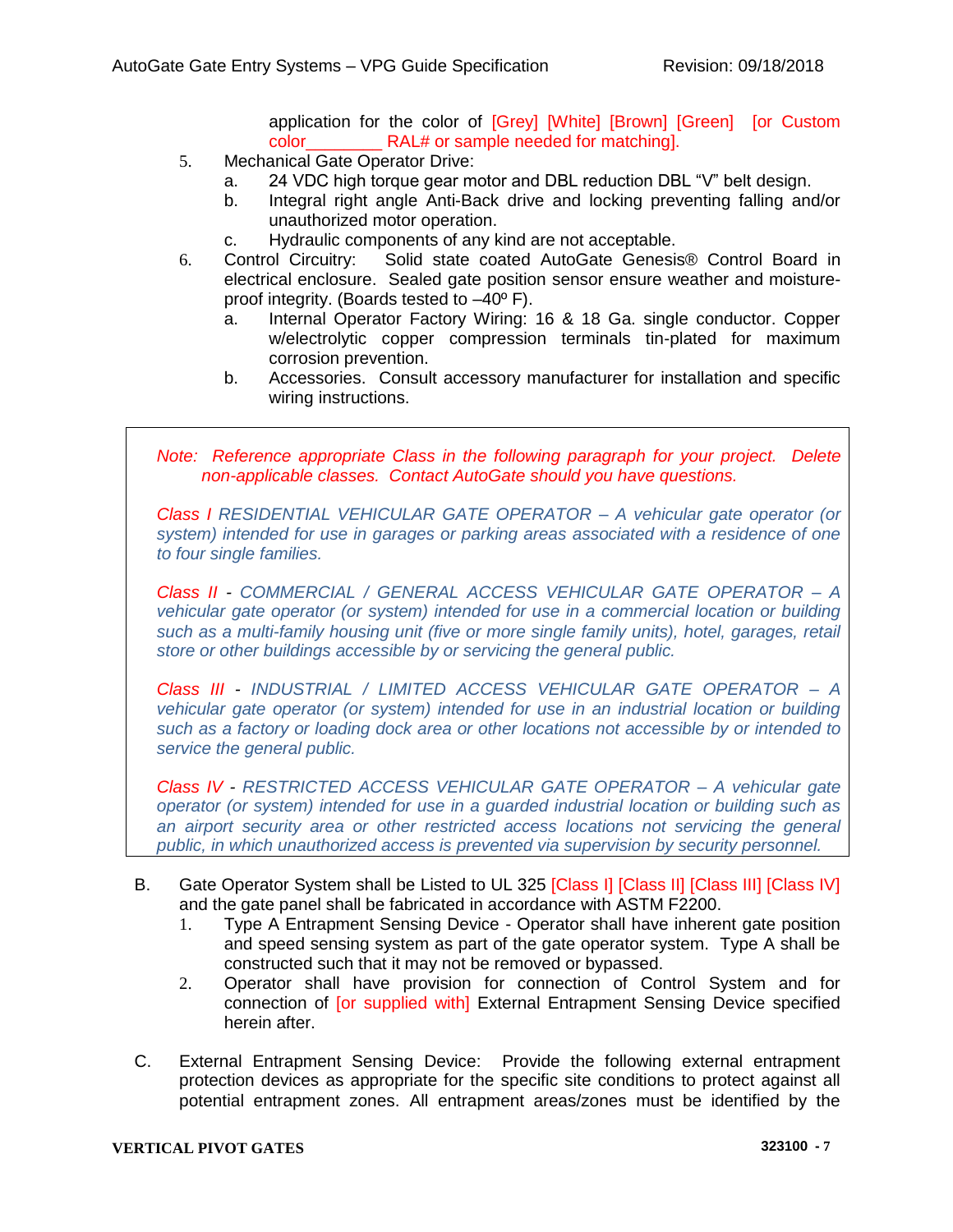installer and have physical restrictions of pedestrian access such as fence sections or barrier screening preventing reach through or standing in the entrapment zone or the installer shall supply additional external entrapment protection devices to protect pedestrians in all entrapment areas.

*Note: The same type of device shall not be utilized for both entrapment protection means. Use of a single device to cover both the opening and closing directions is in accordance with the requirement; however a single device is not required to cover both directions. A combination of one Type B1 for one direction and one Type B2 for the other direction is the equivalent of one device for the purpose of complying with the requirements of either the primary or external entrapment protection means.*

- 1. Photo Beams Type B1 Non-contact sensor; Acceptable Products:
	- a. EMX Industries Model#: IRB-MON Transmitter / receiver type
	- b. EMX Industries Model#: IRB-RET Retro-reflective type
	- c. OMRON E3K-R10K4
- 2. Safety Edges (Contact Edges) Type B2 Contact sensor (edge device or the equivalent) Acceptable Product:
	- a. ASO GmbH Model 15-10
	- b. ASO GmbH Model 45
	- c. Miller Edge Model CPT 233
- D. **If desired by owner or required per project** Operator Options:
	- 1. Provide surge and spike protection [Recommended by AutoGate Shall be Field Supplied per governing code compliance, owner acceptance, or as outlined in project specifications].
	- 2. Provide Audible/Audible-Visual Warning Device(s) activated [when gate is in motion] [warning lights or strobe on at all times].
	- 3. Provide External Emergency Stop Button [Mounted near the operator. Recommended to be 6' away from any portion of the moving gate in any position so as to discourage reaching through the gate and entrapment circumstances.]

# 2.4 CONTROL SYSTEMS

*Note: Include basic constant contact control system unless more sophisticated controls are specified in a separate section. Any dry contact type operator system is compatible with the AutoGate VPG2490.*

- A. Operation control system: Remote-control stations, safety devices, and weatherproof enclosures; coordinate electrical requirements with building electrical system.
	- 1. Control Station (located remotely from gate and operator a minimum of 6' per UL 325): Constant pressure control station located in direct line of site to the gate and operator, [Two Position (Open/close)] [Three position (Open, close, stop)]. Provide key switch to lock out open and close buttons.

*Or*

1. Gate Operation control systems are specified under Section  $\qquad \qquad$ .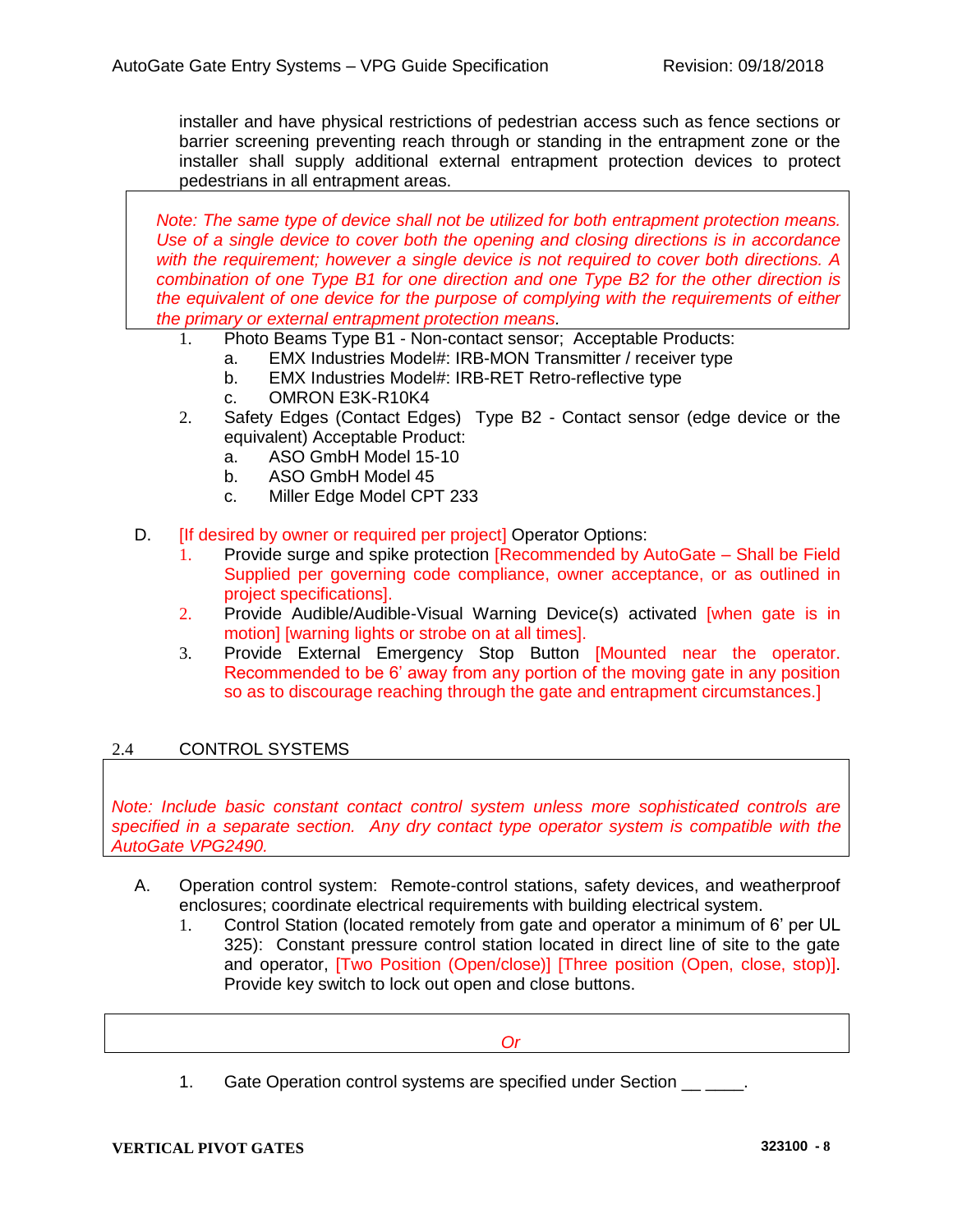- 2. Card Reader: Functions only when authorized card is presented (Brand /Model ).
- 3. Digital Keypad Entry Unit: Multiple- [programmable] code (Brand\_\_\_/Model\_\_\_).
- 4. Radio Control: Digital system consisting of code-compatible universal receiver for each gate.
- 5. Telephone Entry System (Brand /Model).
- 6. 365 day timer [24/7 timer built into and standard on the VPG2490 system]
- 7. Vehicle Loop Detector.
- 8. Vehicle Presence Detector.
- 9. Probe or Microwave vehicle sensor (Brand /Model).
- B. Provide emergency stop button in an outdoor weather tight enclosure.

# 2.5 ACCESSORIES

- A. [Optional, select if desired] Provide ADA compliant [audible] [and] [or] [visible] warning device to signal both directions when the gate is opening and closing. [Program the VPG2490 Genesis® Control Board to activate the device(s) 1 to 5 seconds prior to gate movement to alert nearby pedestrians or security personnel.]
- B. [Required] Provide UL 325 compliant warning signs visible on each side of gate. Installer to ensure signs are visible on both sides of the gate in both the open and closed positions.
- C. [Optional but may be required per DOT or other State/Federal/Security Standard] Provide retro-reflective tape on gate frame (MUTCD, FHWA, etc. compliant)
- D. **[Optional, select if desired] Provide Gate Panel mounted LED warning lights (visible in** single/both directions of travel, mounted on top of gate or mounted mid-section horizontally)
- E. Optional Items (Heat packages are based on geographic need or request dependent, contact AutoGate for applicable locations and conditions.):
	- 1. Gearmotor Heat Cable: Provide thermostatically controlled electric heat cable to maintain favorable operational temperature. Contact AutoGate for geographical recommended or required locations for the gearmotor heat cable. [Recommended for sustained temperatures for 3 days or more of 30° - 20°F, required when 20°F and below.]
	- 2. Auxiliary heater in cabinet
	- 3. Concrete pad heat system: Provide thermostatically and snow sensing system designed to heat the concrete pad the operator is mounted to.
	- 4. Heat Mat: Provide thermostatically controlled heat mat for the "throat" area of the operator to melt any buildup of snow.
	- 5. Extreme Cold/Artic Operator Heat system: Provide an insulated Operator Cabinet and include a thermostatically controlled electric space heater with integral circulating fan. [Recommended for locations that have sustained temperatures at or below 0°F or -18°C.]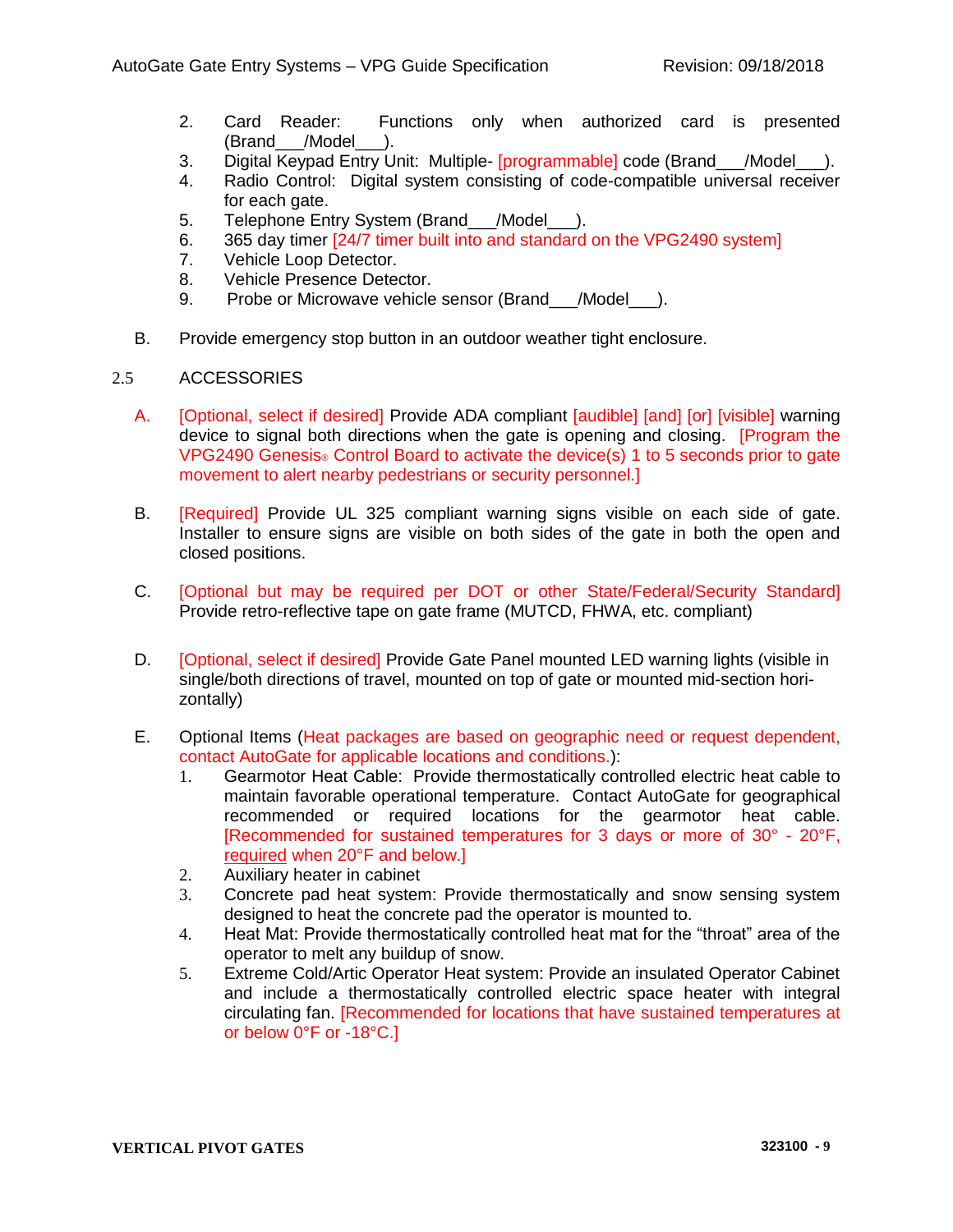# 2.6 SETTING MATERIAL

- A. Ready-mixed concrete complying with ASTM C94: Normal-weight concrete 3000-psi 28 days compressive strength, 3-inch slump, and aggregate.
	- 1. Portland cement: ASTM C150, Type I.
	- 2. Aggregates: ASTM C33, 1-inch maximum size.
- B. Reinforcing Bars: ASTM A615 or governing code/project specification.
- C. Service and control conduit: Rigid Schedule 40 PVC embedded in concrete. All other conduit and wiring as specified in Division [26] [16].
- D. Expansion Bolts: Threaded or wedge type; galvanize ferrous castings, ASTM A47 malleable iron or ASTM A27 cast steel.

# **PART 3 - EXECUTION**

# 3.1 EXAMINATION

- A. Installer's Examination: Examine conditions under which construction activities of this section are to be performed and insure all specified criteria is adhered to.
- B. Submit written notification to Architect/Engineer, Authority Having Jurisdiction, and system manufacturer if such conditions are unacceptable.
- C. Beginning installation constitutes installer's acceptance of conditions.

# 3.2 ELECTRICAL SERVICE & CONTROLS

- A. Provide all power and control wiring required for the work in accordance with the applicable provisions of Division [26] [16] and NEC 70.
- B. Perform all trenching and backfilling associated with this Section. Conduit shall be direct buried except under areas of vehicular traffic where it shall be reinforced concrete encased.
- C. Grounding system: All equipment and branch circuits shall be grounded. Provide driven ground rod at service. Provide separate ground wire in all branch circuits.
- 3.3 PADS & RECEIVING YOKES
	- A. Foundations: Construct pads and yoke bases as indicated on the drawings with top of concrete flat and level.
	- B. Excavation:
		- 1. Locate concrete foundations for operator base on firm, undisturbed soil.
		- 2. Yoke Excavation: Drill or hand-excavate holes.
	- C. Vibrate or tamp concrete for consolidation. Finish top of foundations, smooth and even. Cure concrete 72 hours before place operator.

### **VERTICAL PIVOT GATES 323100 - 10**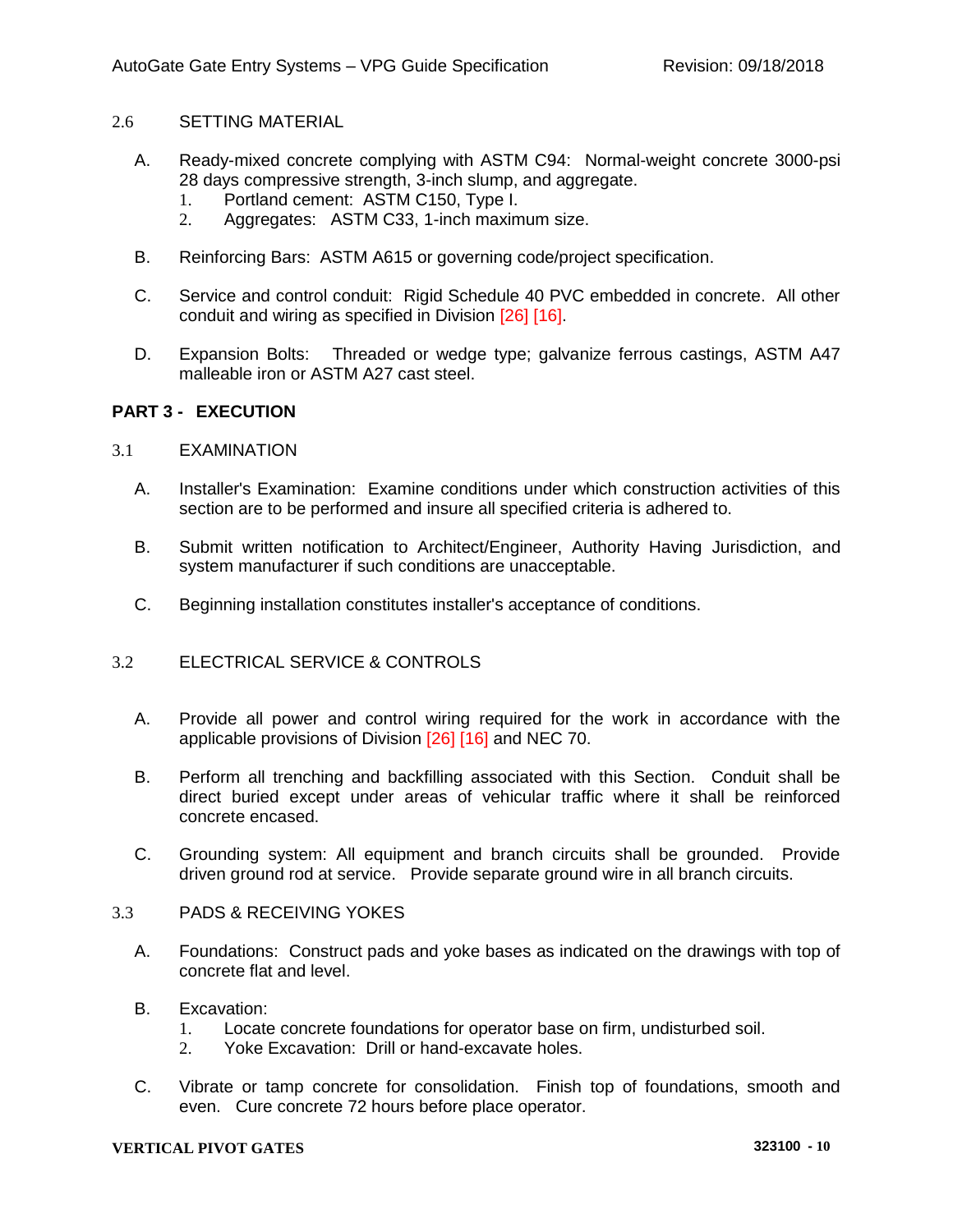D. Fasteners: Install operators and receiving yoke plates with expansion bolts or hardware provided by the Gate system manufacturer.

## 3.4 OPERATOR INSTALLATION

- A. Install units in accordance with the manufacturer's instructions.
	- 1. Operator Expansion Bolt Mounting: Anchor through operator footpad holes to concrete substrate.
	- 2. Install all loose shipped operator lower panels, debris shields if ordered, and guarding per manufacturer instructions.
- B. External Entrapment Sensing Device: Installer shall be responsible for providing, installing, and testing all external entrapment protection devices as appropriate for the specific site conditions to protect pedestrians in all potential entrapment zones. Identifying all potential entrapment zones and the proper operation of these safety devices shall be verified and training as to the operation and maintenance of these devices for the users and owners shall be documented.

# 3.5 GATE INSTALLATION

- A. Connect gate to operator in accordance with gate manufacturer's instruction.
- B. Install gate so that it is plumb and level when fully closed within the following tolerances:
	- 1. Maximum misalignment from true position: 1/4 inch (6.0 mm).
	- 2. Maximum misalignment between adjacent separated members: 1/8 inch (3.0 mm).

#### 3.6 ADJUSTING

A. Adjust and lubricate operating components for smooth, accurate operation free of binding and racking.

### 3.7 START-UP AND DEMONSTRATION

- A. Manufacturer's Service Representative: Provide at least 2 hours of manufacturer's representatives time for start-up and initial operation. Make a final check of each gate operation with Owner's personnel present and immediately before date of substantial completion or commissioning.
- B. Instruct Owner's personnel in proper use, operation, and maintenance of gate. Review emergency provisions, including procedures to be followed if gate does not close or open. Review and demonstrate manually opening and closing the gate system in the event of total loss of power.
- C. Instruct Owner's personnel in proper use, operation, and maintenance of all accessories and entrapment protection devices and provisions such as but not limited to: lights, access controls, photo eyes, contact sensors, barrier screening or fencing, etc.